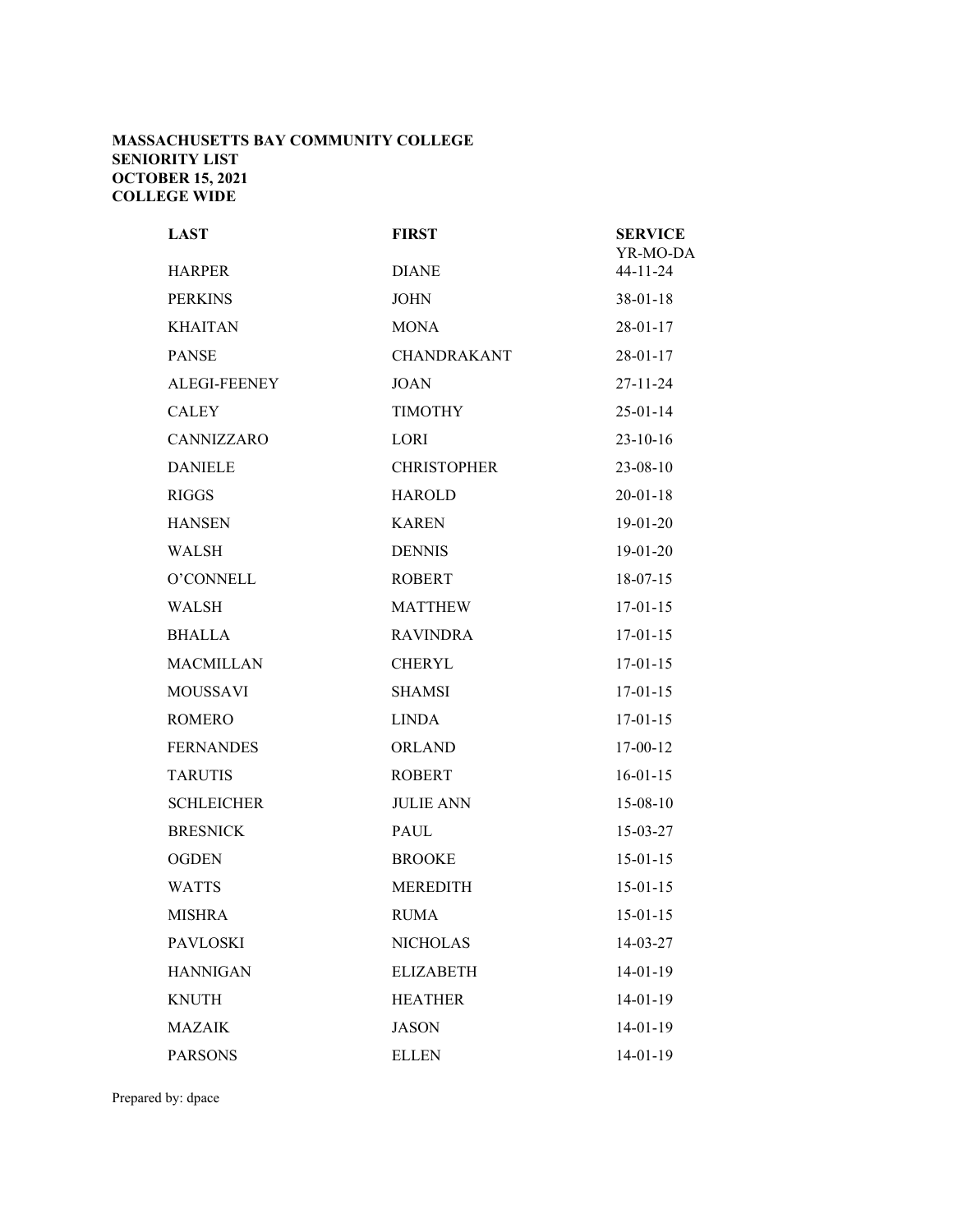| <b>MCGRATH</b>    | <b>KATHRYN</b>    | 13-08-28       |
|-------------------|-------------------|----------------|
| <b>MENA</b>       | <b>MARCO</b>      | 13-08-23       |
| <b>DUCHAINEY</b>  | <b>KATE</b>       | 13-01-19       |
| <b>RADIN</b>      | <b>CHAYA</b>      | $12 - 10 - 14$ |
| <b>BOLIVAR</b>    | <b>ROBERT</b>     | 12-09-04       |
| <b>TIETJEN</b>    | <b>JEANIE</b>     | 12-09-04       |
| <b>DELOREY</b>    | <b>KAREN</b>      | $12 - 02 - 12$ |
| <b>STEINHOFF</b>  | <b>KAREN</b>      | $12 - 01 - 15$ |
| <b>CASTRO</b>     | LUZ               | $11 - 11 - 05$ |
| <b>COTE</b>       | <b>WILLIAM</b>    | $11-07-14$     |
| <b>BOGRAD</b>     | <b>MARINA</b>     | $10-01-16$     |
| <b>DONATO</b>     | <b>JOHN</b>       | $10-01-16$     |
| SILOS-ROONEY      | JILL              | $10-01-16$     |
| <b>HENRY</b>      | <b>JESSICA</b>    | 09-08-08       |
| <b>SCHILLING</b>  | <b>PETER</b>      | $09-06-19$     |
| <b>MCCARTHY</b>   | <b>SEAN</b>       | $09 - 02 - 29$ |
| <b>BEARDSLEY</b>  | <b>PERRY</b>      | $08 - 01 - 12$ |
| CASSON            | <b>CARYL</b>      | $08 - 01 - 12$ |
| <b>ELLISTON</b>   | <b>JUDITH</b>     | $08 - 01 - 12$ |
| <b>GIUSEPPE</b>   | <b>SENA</b>       | $08 - 01 - 12$ |
| <b>GOLDMAN</b>    | <b>ALAN</b>       | $08-01-12$     |
| <b>LUCCIOLA</b>   | <b>KARA</b>       | $08 - 01 - 12$ |
| <b>DIMARZO</b>    | <b>ELLEN</b>      | $08-01-02$     |
| <b>MCWILLIAMS</b> | <b>KEITH</b>      | 07-03-09       |
| <b>RZEZUSKI</b>   | <b>RITA</b>       | 05-08-26       |
| <b>CLARK</b>      | <b>RICHARD</b>    | 05-05-00       |
| <b>KINAHAN</b>    | <b>LISE</b>       | $04-11-29$     |
| <b>GOYETTE</b>    | <b>DOLORES</b>    | 04-08-28       |
| <b>GRIFFIN</b>    | <b>BRANDON</b>    | $04 - 03 - 05$ |
| <b>AMOS</b>       | <b>MICHAEL</b>    | $04 - 02 - 18$ |
| SINGH             | <b>NIRMAL</b>     | $04 - 01 - 18$ |
| <b>MORENO</b>     | <b>CAROLINA</b>   | 03-09-07       |
| <b>RODRIGUEZ</b>  | <b>JACQUELINE</b> | 03-06-20       |
| <b>BUSTAMANTE</b> | <b>PHOEBE</b>     | 03-03-26       |

Prepared by: dpace